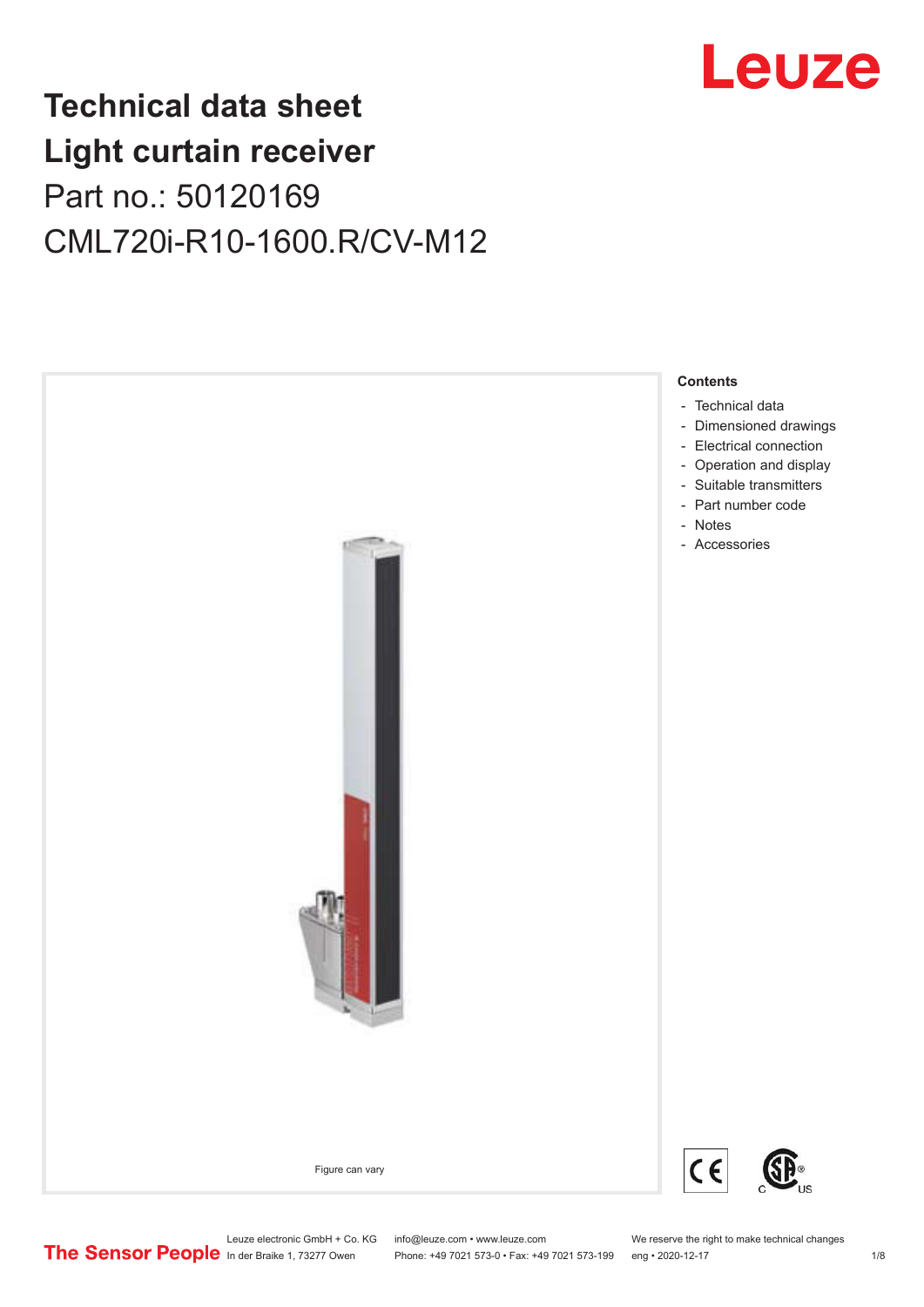## <span id="page-1-0"></span>**Technical data**

#### **Basic data**

| <b>Series</b>                                    | 720                                                                |
|--------------------------------------------------|--------------------------------------------------------------------|
| <b>Operating principle</b>                       | Throughbeam principle                                              |
| Device type                                      | Receiver                                                           |
| <b>Contains</b>                                  | Accessories for the use of the BT-2R1                              |
| <b>Application</b>                               | Object measurement                                                 |
| <b>Special version</b>                           |                                                                    |
| <b>Special version</b>                           | Crossed-beam scanning                                              |
|                                                  | Diagonal-beam scanning                                             |
|                                                  | Parallel-beam scanning                                             |
|                                                  |                                                                    |
| <b>Optical data</b>                              |                                                                    |
| <b>Operating range</b>                           | Guaranteed operating range                                         |
| <b>Operating range</b>                           | 0.37m                                                              |
| <b>Operating range limit</b>                     | Typical operating range                                            |
| <b>Operating range limit</b>                     | 0.29m                                                              |
| <b>Measurement field length</b>                  | 1,600 mm                                                           |
| <b>Number of beams</b>                           | 160 Piece(s)                                                       |
| Beam spacing                                     | $10 \text{ mm}$                                                    |
|                                                  |                                                                    |
| <b>Measurement data</b>                          |                                                                    |
| Minimum object diameter                          | $20 \text{ mm}$                                                    |
|                                                  |                                                                    |
| <b>Electrical data</b>                           |                                                                    |
| <b>Protective circuit</b>                        | Polarity reversal protection                                       |
|                                                  | Short circuit protected                                            |
|                                                  | Transient protection                                               |
|                                                  |                                                                    |
| Performance data                                 | 18  30 V, DC                                                       |
| Supply voltage $U_{B}$<br><b>Residual ripple</b> |                                                                    |
| <b>Open-circuit current</b>                      | 0  15 %, From $U_{\rm B}$<br>0 350 mA, The specified values refer  |
|                                                  | to the entire package consisting of trans-<br>mitter and receiver. |
|                                                  |                                                                    |
| Outputs                                          |                                                                    |
| <b>Number of analog outputs</b>                  | 2 Piece(s)                                                         |
|                                                  |                                                                    |
| <b>Analog outputs</b><br>Current                 | 0<br>24 mA                                                         |
| Voltage                                          | 0  11 V                                                            |
|                                                  |                                                                    |
| Analog output 1                                  |                                                                    |
| Type                                             | Voltage                                                            |
|                                                  |                                                                    |
| Analog output 2                                  |                                                                    |
| Type                                             | Current                                                            |
|                                                  |                                                                    |
| Inputs/outputs selectable                        |                                                                    |
| Output current, max.                             | 100 mA                                                             |
| Input resistance                                 | $6,000 \Omega$                                                     |
| Number of inputs/outputs selectable 2 Piece(s)   |                                                                    |
| Type                                             | Inputs/outputs selectable                                          |
| Voltage type, outputs                            | DC                                                                 |
| Switching voltage, outputs                       | Typ. $U_R / 0 V$                                                   |
| Voltage type, inputs                             | DC                                                                 |
| Switching voltage, inputs                        | high: ≥6V                                                          |
|                                                  | low: $\leq 4V$                                                     |

| Input/output 1               |                              |  |  |  |
|------------------------------|------------------------------|--|--|--|
| Activation/disable delay     | 1 <sub>ms</sub>              |  |  |  |
| <b>Timing</b>                |                              |  |  |  |
| <b>Readiness delay</b>       | 450 ms                       |  |  |  |
| <b>Cycle time</b>            | $5.2$ ms                     |  |  |  |
| Response time per beam       | $30 \mu s$                   |  |  |  |
| <b>Service interface</b>     |                              |  |  |  |
| <b>Type</b>                  | IO-Link                      |  |  |  |
| <b>IO-Link</b>               |                              |  |  |  |
| <b>Function</b>              | Configuration via software   |  |  |  |
|                              | Service                      |  |  |  |
| <b>Connection</b>            |                              |  |  |  |
| <b>Number of connections</b> | 2 Piece(s)                   |  |  |  |
| <b>Plug outlet</b>           | Rear side                    |  |  |  |
|                              |                              |  |  |  |
| <b>Connection 1</b>          |                              |  |  |  |
| <b>Function</b>              | Configuration interface      |  |  |  |
|                              | Signal IN                    |  |  |  |
|                              | Signal OUT                   |  |  |  |
| <b>Type of connection</b>    | Voltage supply<br>Connector  |  |  |  |
| <b>Thread size</b>           | M12                          |  |  |  |
| Type                         | Male                         |  |  |  |
| <b>Material</b>              | Metal                        |  |  |  |
| No. of pins                  | 8-pin                        |  |  |  |
| Encoding                     | A-coded                      |  |  |  |
|                              |                              |  |  |  |
| <b>Connection 2</b>          |                              |  |  |  |
| <b>Function</b>              | Connection to transmitter    |  |  |  |
| <b>Type of connection</b>    | Connector                    |  |  |  |
| <b>Thread size</b>           | M <sub>12</sub>              |  |  |  |
| Type                         | Female                       |  |  |  |
| <b>Material</b>              | Metal                        |  |  |  |
| No. of pins                  | 5-pin                        |  |  |  |
| Encoding                     | A-coded                      |  |  |  |
| <b>Mechanical data</b>       |                              |  |  |  |
| Design                       | Cubic                        |  |  |  |
| Dimension (W x H x L)        | 29 mm x 35.4 mm x 1,623 mm   |  |  |  |
| <b>Housing material</b>      | Metal                        |  |  |  |
| <b>Metal housing</b>         | Aluminum                     |  |  |  |
| Lens cover material          | Plastic                      |  |  |  |
| Net weight                   | 1,800q                       |  |  |  |
| <b>Housing color</b>         | Silver                       |  |  |  |
| <b>Type of fastening</b>     | Groove mounting              |  |  |  |
|                              | Via optional mounting device |  |  |  |
| <b>Operation and display</b> |                              |  |  |  |
| Type of display              | LED                          |  |  |  |
|                              | OLED display                 |  |  |  |
| <b>Number of LEDs</b>        | 2 Piece(s)                   |  |  |  |
| Type of configuration        | Software                     |  |  |  |
|                              | Teach-in                     |  |  |  |
| <b>Operational controls</b>  | Membrane keyboard            |  |  |  |

Leuze

Leuze electronic GmbH + Co. KG info@leuze.com • www.leuze.com We reserve the right to make technical changes ln der Braike 1, 73277 Owen Phone: +49 7021 573-0 • Fax: +49 7021 573-199 eng • 2020-12-17 2/8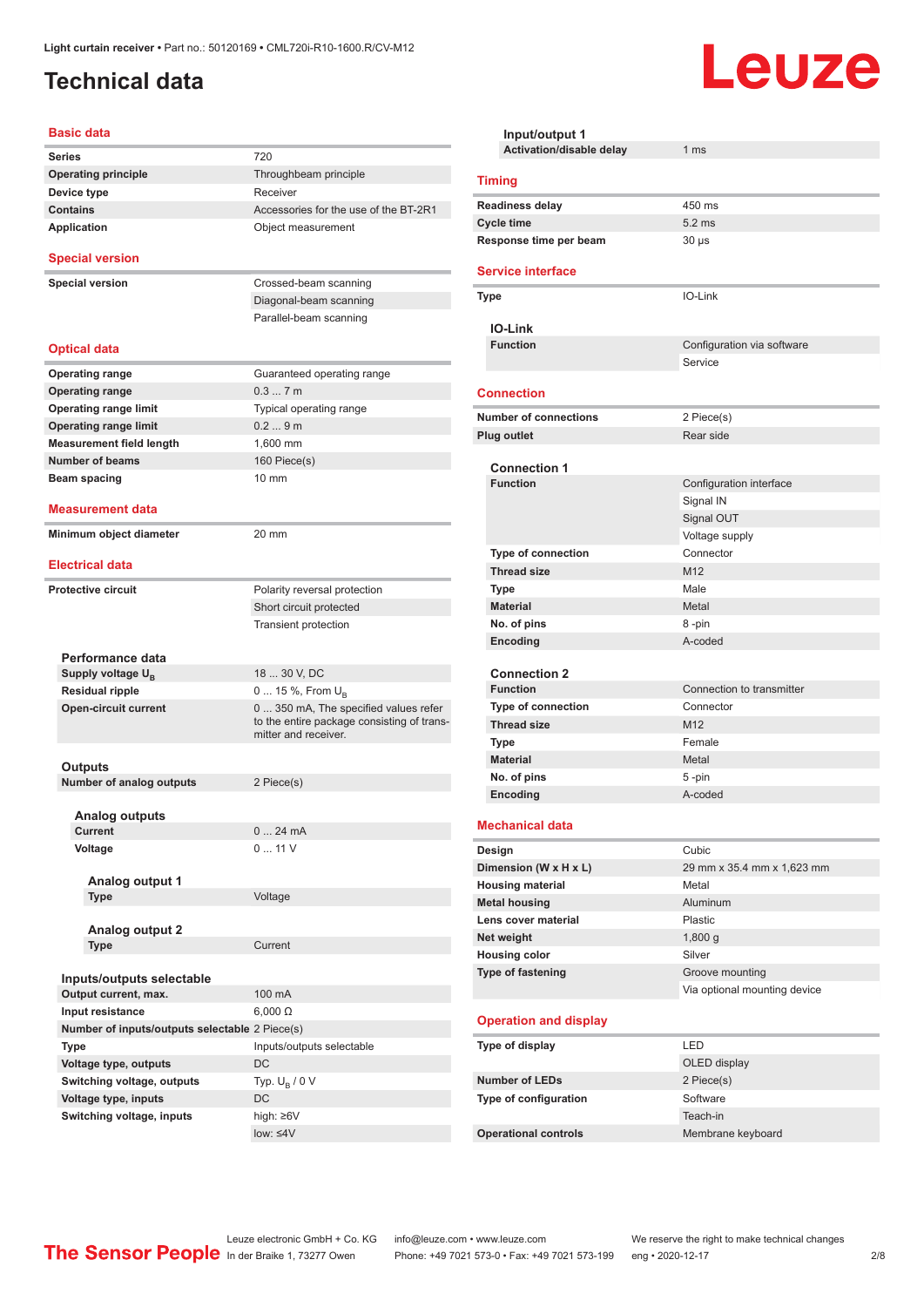## **Technical data**

# Leuze

#### **Environmental data**

| Ambient temperature, operation | $-30$ 60 °C    |  |
|--------------------------------|----------------|--|
| Ambient temperature, storage   | $-40$ 70 °C    |  |
| <b>Certifications</b>          |                |  |
| Degree of protection           | IP 65          |  |
| <b>Protection class</b>        | $\mathbf{III}$ |  |
| <b>Certifications</b>          | c CSA US       |  |
| <b>Standards applied</b>       | IEC 60947-5-2  |  |

#### **Classification**

| <b>Customs tariff number</b> | 90314990 |
|------------------------------|----------|
| eCl@ss 5.1.4                 | 27270910 |
| eCl@ss 8.0                   | 27270910 |
| eCl@ss 9.0                   | 27270910 |
| eCl@ss 10.0                  | 27270910 |
| eCl@ss 11.0                  | 27270910 |
| <b>ETIM 5.0</b>              | EC002549 |
| <b>ETIM 6.0</b>              | EC002549 |
| <b>ETIM 7.0</b>              | EC002549 |
|                              |          |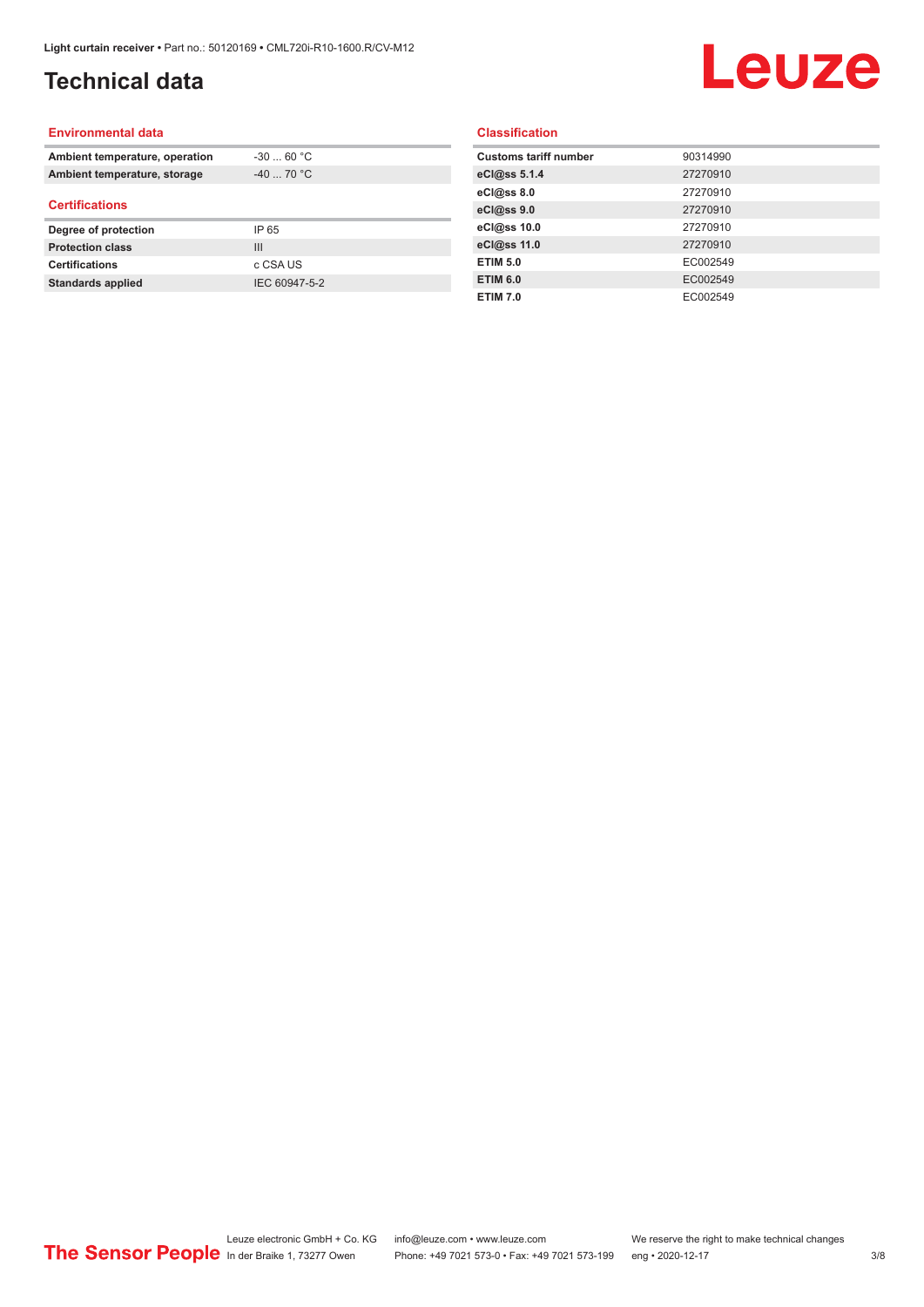#### <span id="page-3-0"></span>**Dimensioned drawings**

All dimensions in millimeters



- A Beam spacing 10 mm
- B Measurement field length 1600 mm
- F M6 thread
- G Fastening groove
- 
- T Transmitter
- R Receiver
- Y 5 mm

# **Leuze**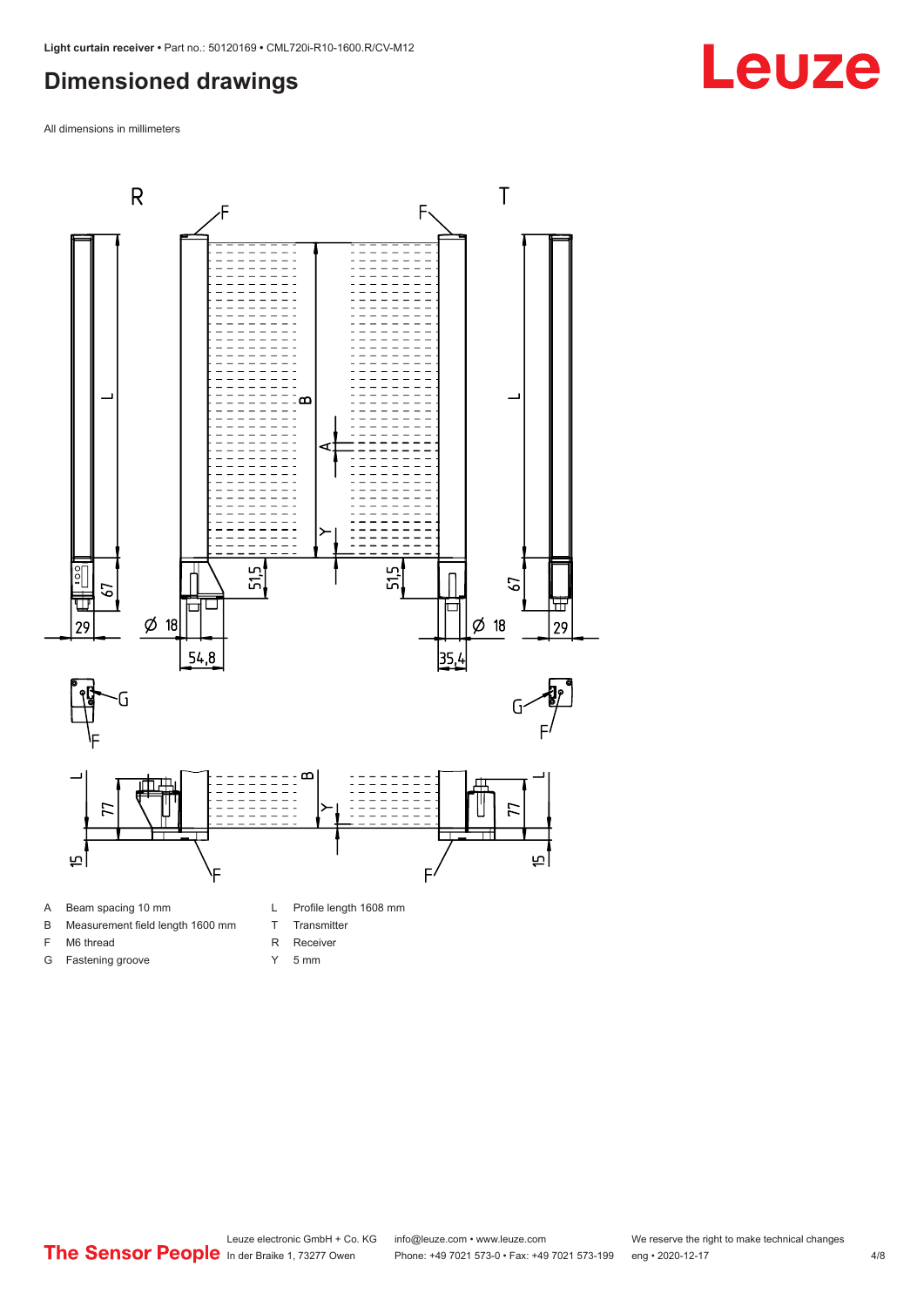### <span id="page-4-0"></span>**Dimensioned drawings**





A PWR / SW IN / OUT

## **Electrical connection**

**Connection 1**

| <b>Function</b>    | Configuration interface |
|--------------------|-------------------------|
|                    | Signal IN               |
|                    | Signal OUT              |
|                    | Voltage supply          |
| Type of connection | Connector               |
| <b>Thread size</b> | M12                     |
| <b>Type</b>        | Male                    |
| <b>Material</b>    | Metal                   |
| No. of pins        | 8-pin                   |
| Encoding           | A-coded                 |

#### **Pin Pin assignment**

| 1              | $V +$            |
|----------------|------------------|
| $\overline{2}$ | I/O <sub>1</sub> |
| 3              | GND              |
| $\overline{4}$ | IO-Link          |
| 5              | I/O <sub>2</sub> |
| 6              | OUT V            |
| 7              | OUT mA           |
| 8              | <b>AGND</b>      |
|                |                  |



#### **Connection 2**

| <b>Function</b>    | Connection to transmitter |
|--------------------|---------------------------|
| Type of connection | Connector                 |
| <b>Thread size</b> | M12                       |
| <b>Type</b>        | Female                    |
| <b>Material</b>    | Metal                     |
| No. of pins        | $5$ -pin                  |
| Encoding           | A-coded                   |

#### **Pin Pin assignment**

| л              | <b>FE/SHIELD</b> |
|----------------|------------------|
| $\overline{2}$ | V+               |
| 3              | <b>GND</b>       |
| 4              | RS 485 Tx+       |
| 5              | RS 485 Tx-       |

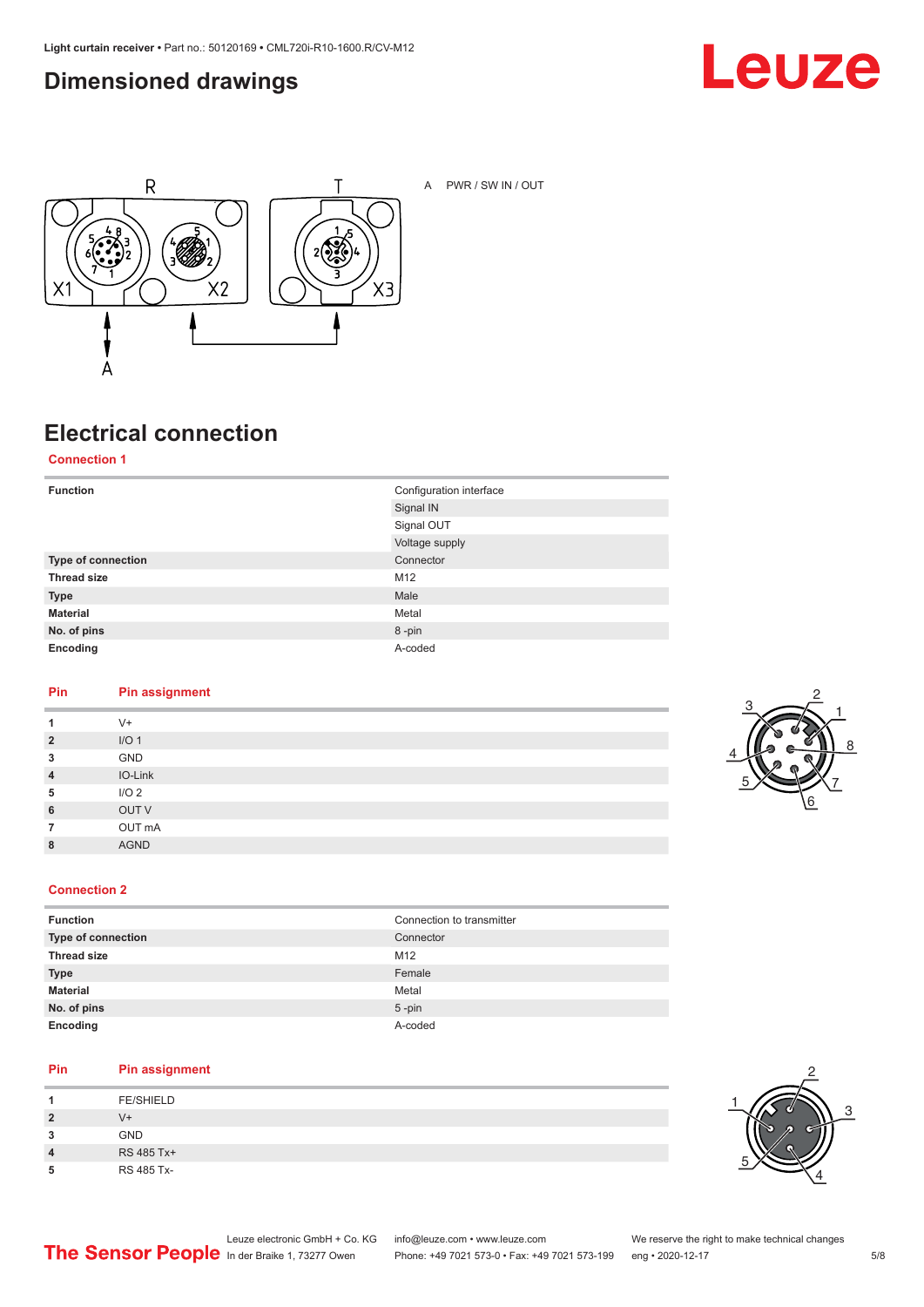## <span id="page-5-0"></span>**Operation and display**

| <b>LED</b>     | <b>Display</b>           | <b>Meaning</b>                         |
|----------------|--------------------------|----------------------------------------|
|                | Green, continuous light  | Operational readiness                  |
|                | Green, flashing          | Teach / error                          |
| $\overline{2}$ | Yellow, continuous light | Light path free, with function reserve |
|                | Yellow, flashing         | No function reserve                    |
|                | Off                      | Object detected                        |

#### **Suitable transmitters**

| Part no. | <b>Designation</b>         | <b>Article</b>               | <b>Description</b>                                                        |
|----------|----------------------------|------------------------------|---------------------------------------------------------------------------|
| 50119496 | CML720i-T10-<br>1600.R-M12 | Light curtain<br>transmitter | Operating range: 0.3  6 m<br>Connection: Connector, M12, Rear side, 5-pin |

#### **Part number code**

Part designation: **CML7XXi-YZZ-AAAA.BCCCDDD-EEEFFF**

| <b>CML</b>           | <b>Operating principle</b><br>Measuring light curtain                                                                                     |
|----------------------|-------------------------------------------------------------------------------------------------------------------------------------------|
| 7XXi                 | <b>Series</b><br>720i: 720i series<br>730i: 730i series                                                                                   |
| Y                    | Device type<br>T: transmitter<br>R: receiver                                                                                              |
| <b>ZZ</b>            | <b>Beam spacing</b><br>05:5 mm<br>10:10 mm<br>20:20 mm<br>40:40 mm                                                                        |
| <b>AAAA</b>          | Measurement field length [mm], dependent on beam spacing                                                                                  |
| в                    | Equipment<br>A: connector outlet, axial<br>R: rear connector outlet                                                                       |
| CCC                  | Interface<br>L: IO-Link<br>/CN: CANopen<br>/PB: PROFIBUS<br>/PN: PROFINET<br>/CV: Analog current and voltage output<br>/D3: RS 485 Modbus |
| <b>DDD</b>           | <b>Special equipment</b><br>-PS: Power Setting                                                                                            |
| <b>EEE</b>           | <b>Electrical connection</b><br>M12: M12 connector                                                                                        |
| <b>FFF</b>           | -EX: Explosion protection                                                                                                                 |
| <b>Note</b>          |                                                                                                                                           |
|                      |                                                                                                                                           |
| $\ddot{\phantom{1}}$ | $\&$ A list with all available device types can be found on the Leuze website at www.leuze.com.                                           |

**Leuze**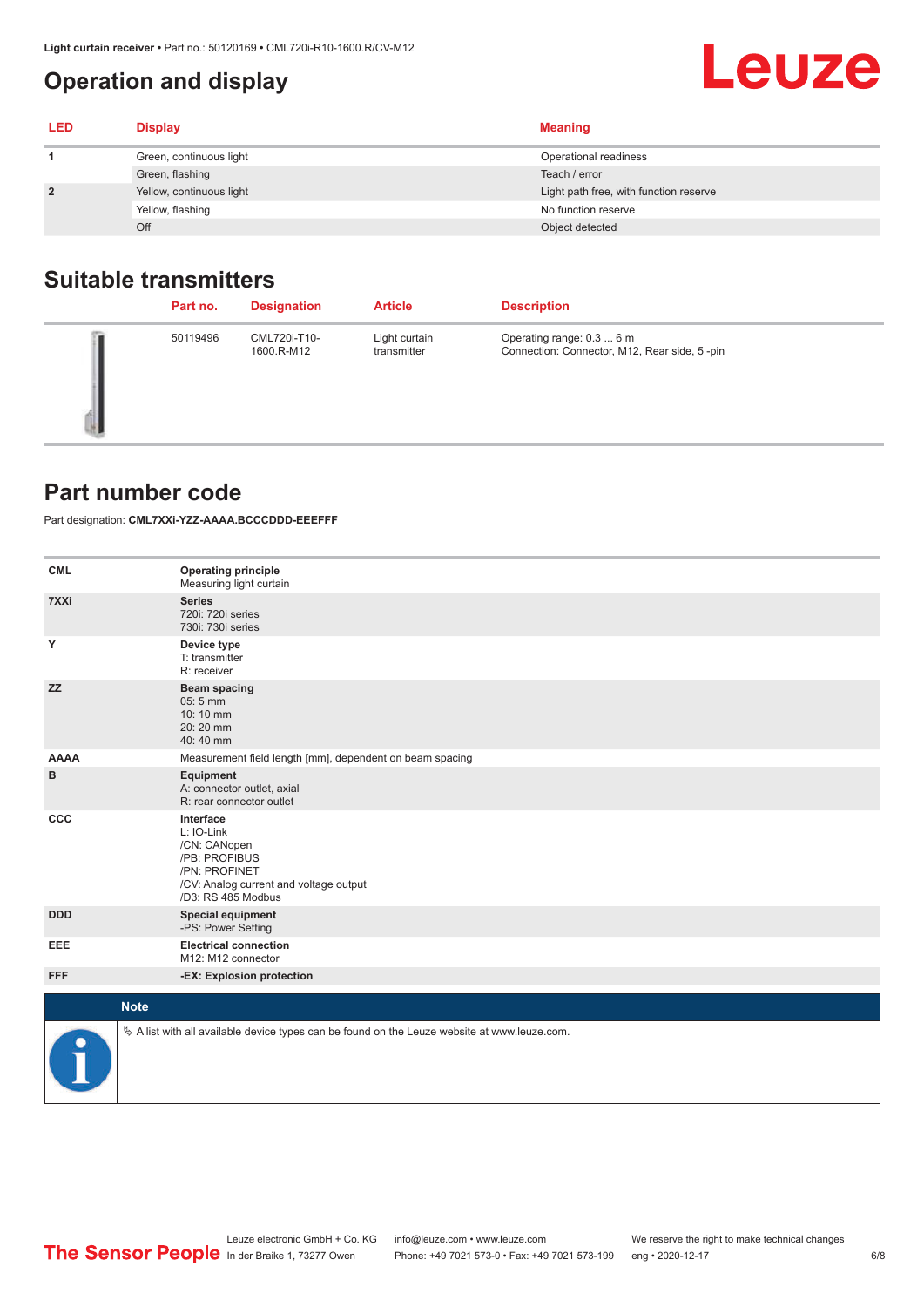#### <span id="page-6-0"></span>**Notes**



#### **Observe intended use!**

 $\%$  This product is not a safety sensor and is not intended as personnel protection.

 $\%$  The product may only be put into operation by competent persons.

 $\%$  Only use the product in accordance with its intended use.

| <b>For UL applications:</b>                                                                                                                                                     |
|---------------------------------------------------------------------------------------------------------------------------------------------------------------------------------|
| $\%$ For UL applications, use is only permitted in Class 2 circuits in accordance with the NEC (National Electric Code).                                                        |
| These proximity switches shall be used with UL Listed Cable assemblies rated 30V, 0.5A min, in the field installation, or equivalent (categories: CYJV/<br>CYJV7 or PVVA/PVVA7) |

#### **Accessories**

#### Connection technology - Connection cables

|   | Part no. | <b>Designation</b> | <b>Article</b>   | <b>Description</b>                                                                                                                                          |
|---|----------|--------------------|------------------|-------------------------------------------------------------------------------------------------------------------------------------------------------------|
| ₿ | 50135128 | KD S-M12-8A-P1-050 | Connection cable | Connection 1: Connector, M12, Axial, Female, A-coded, 8-pin<br>Connection 2: Open end<br>Shielded: Yes<br>Cable length: 5,000 mm<br>Sheathing material: PUR |

#### Connection technology - Interconnection cables

|   |                   | Part no. | <b>Designation</b>                     | <b>Article</b>        | <b>Description</b>                                                                                                                                                                                                                                    |
|---|-------------------|----------|----------------------------------------|-----------------------|-------------------------------------------------------------------------------------------------------------------------------------------------------------------------------------------------------------------------------------------------------|
| e | $(\cdot$ : :<br>Þ | 50129781 | <b>KDS DN-M12-5A-</b><br>M12-5A-P3-050 | Interconnection cable | Suitable for interface: IO-Link, DeviceNet, CANopen<br>Connection 1: Connector, M12, Axial, Female, A-coded, 5-pin<br>Connection 2: Connector, M12, Axial, Male, A-coded, 5-pin<br>Shielded: Yes<br>Cable length: 5,000 mm<br>Sheathing material: PUR |

#### Mounting technology - Mounting brackets

|               | Part no. | <b>Designation</b> | <b>Article</b>      | <b>Description</b>                                                                                                                                                                                                        |
|---------------|----------|--------------------|---------------------|---------------------------------------------------------------------------------------------------------------------------------------------------------------------------------------------------------------------------|
| $\frac{1}{2}$ | 50142900 | BT 700M.5-2SET     | Mounting device set | Design of mounting device: Bracket mounting<br>Fastening, at system: Through-hole mounting, T slotted hole<br>Mounting bracket, at device: Screw type, Sliding block<br>Type of mounting device: Rigid<br>Material: Steel |

Leuze